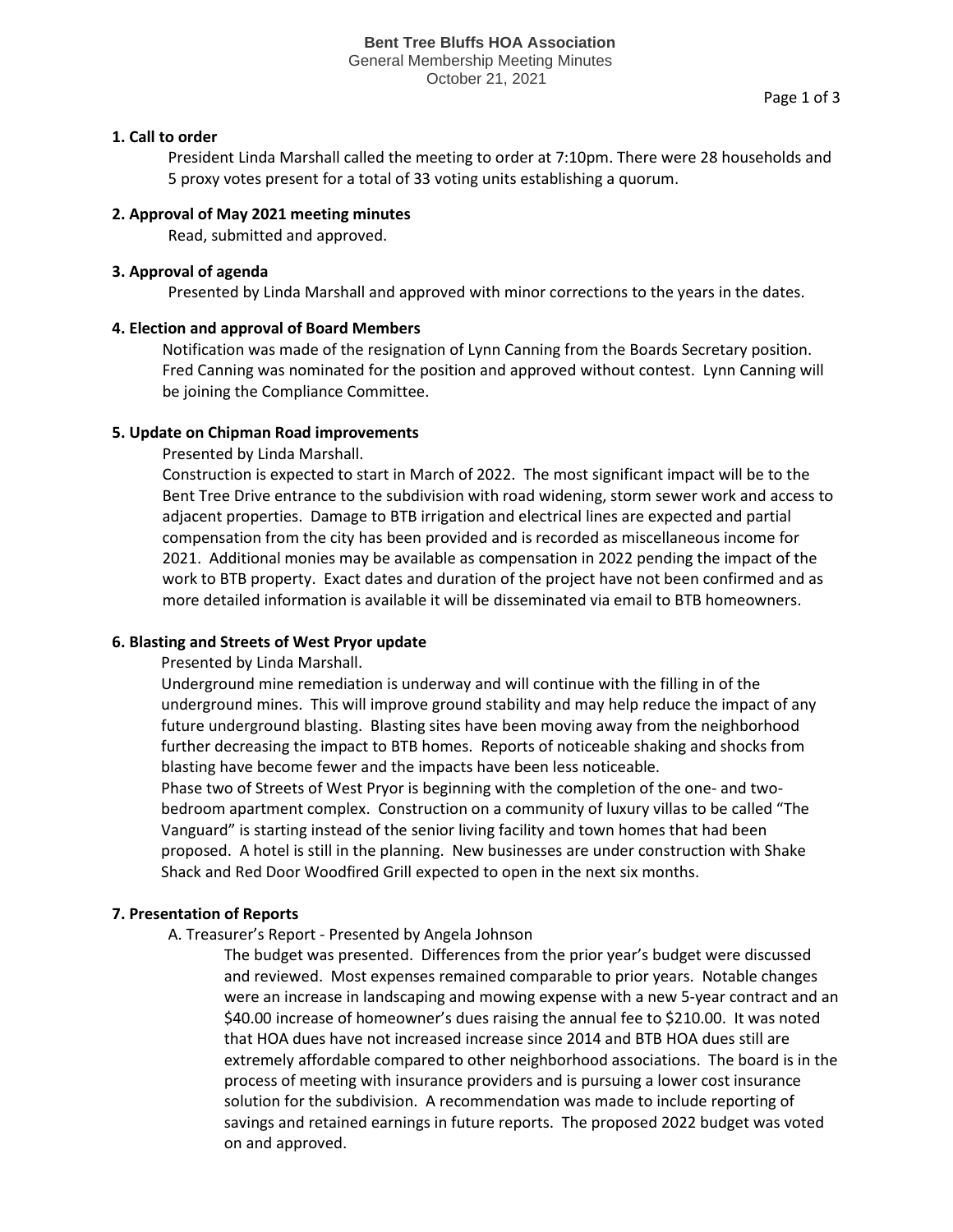## B. Architectural Committee - Presented by Darlene Barnard

Homeowners were reminded there is no need to submit approval forms for improvements such as window replacements, concrete work or driveways that are the same footprint, etc. Forms should be submitted for items such as larger playsets, fencing, new patios and decks, retaining walls, landscaping and exterior painting along with paint choices and color samples for approval, even if not changing color or style. Separate approval forms are required for roofing. These forms are available on the BTB website and can be submitted to benttreebluffshoa@gmail.com. Questions and requests for any clarification can also be submitted to the BTB email address.

C. Compliance Committee – Larry Laubach was not present to deliver a report.

### D. Pool Committee – Angie Leonard was not present

Darlene Barnard advised that a report will be provided separately including budget, changes and repairs when meeting minutes are distributed.

Reminder: A new treasurer is needed for the pool committee as that post will be vacant with Angie stepping down. As always, more volunteers are needed.

Some discussion ensued regarding combining the Pool and HOA budget where the HOA would become responsible for the pool as is the case in most developments. A motion was made and approved to explore that idea and provide a report at the next meeting.

E. Welcome Committee – not present

Kaye Lynn Rahn, Barb Lee, & Susie Biggerstaff will be assisting Gina Seibel going forward. Noted that Tamara Bishop has resigned.

F. Pond / Grounds Committee – Presented by Randy Naylor

The pond was treated 6-7 times this past year. A good system for treating the ponds with chemicals to maintain pond health and weed problems has been developed and appears to be working with no harm to the fish. Randy advised he will be stepping down and Brian Hubert will be taking over. Some discussion took place regarding enforcing resident only fishing and updating the signage to reflect the fact the catch and release is no longer required. An "official" pond cleanup takes place once a year in late spring, residents are asked to be responsible and pick up litter as necessary. There were no significant common ground updates.

- G. Garage Sale and Social Committee not present
- H. BTB Directory update Presented by Darlene Barnard

The current directory is out of date and needs updating. Contact information is not shared with any outside sources and is only for neighborhood use; emails are not published in the directory. A request was made for volunteers issued to help with updating the directory for 2022.

### I. Improvements Committee – Julie Sellers

The improvement committee and trail committee are being reorganized this winter. Invitations are being sent out to members that had previously signed up to confirm they are still interested in being on the committee. All suggestions are welcome and volunteers are requested.